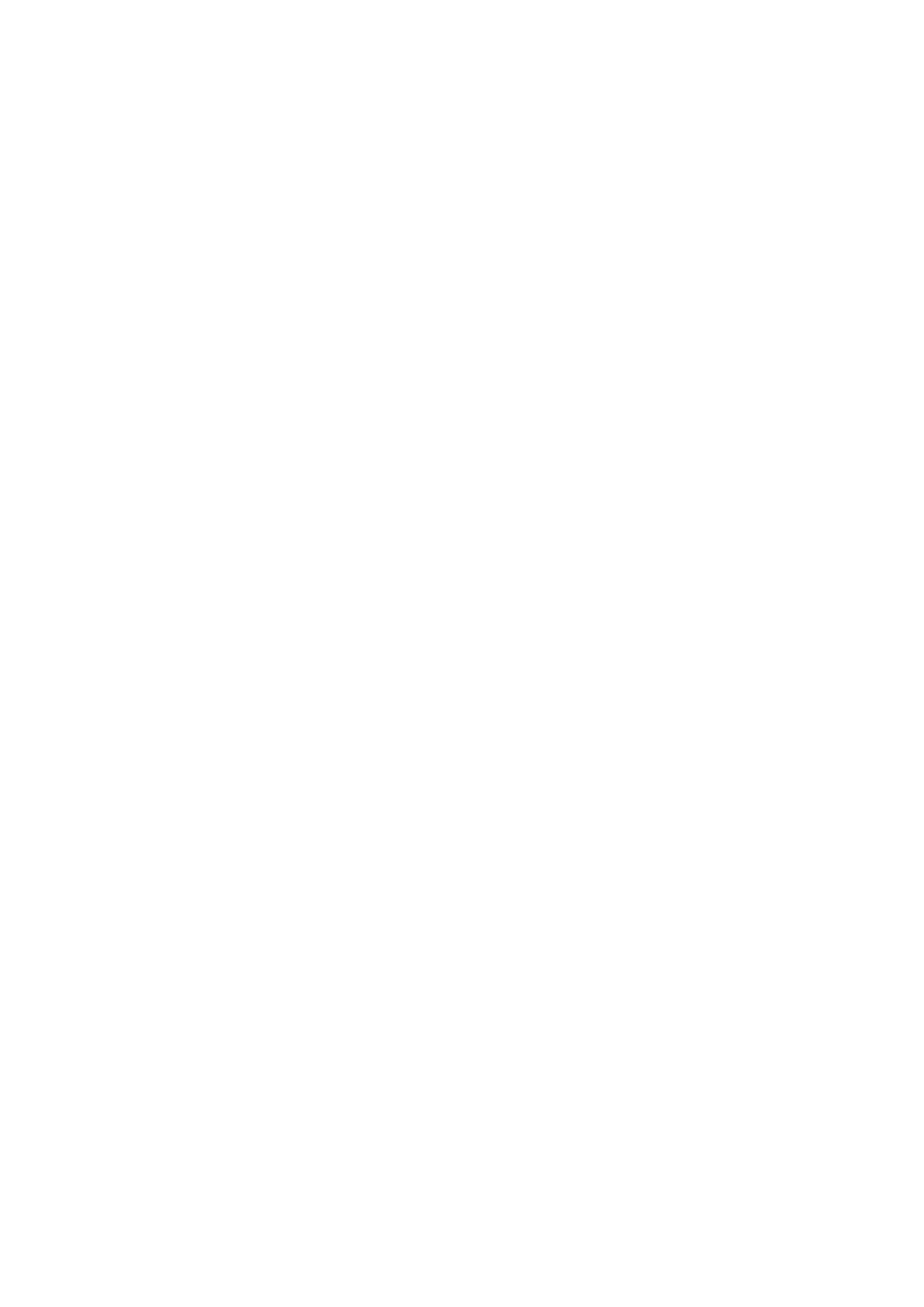## **ANNEX**

## **DECLARATION BY PORT AUTHORITIES ROUNDTABLE (PAR) MEMBERS IN VIEW OF THE GLOBAL COVID-19 SITUATION**

Members of the Port Authorities Roundtable<sup>1</sup> (PAR) recognise the COVID-19 pandemic as a serious global crisis that has far-reaching impact on many fronts, including global trade. As more than 80% of goods are transported via sea-lanes, we recognise that the port and maritime sector play a crucial role in keeping trade flows open in our global fight against COVID-19.

We also acknowledge the recent Statement made by International Maritime Organization (IMO), emphasising the importance of minimising the disruption to maritime trade and shipping activities so that vital goods, especially necessities and essential medical supplies, can continue to flow seamlessly across different regions in the world. No one country can win the fight against COVID-19 on its own without having continued access to these vital goods in our inter-connected world.

As a multilateral platform consisting of leading port authorities across Asia, Middle East, Europe and the America, members of the PAR would like to declare a commitment to collaborate closely, through the sharing of best practices and implemented measures, such that the ports remain open to seaborne trade to help sustain the world and support the fight against COVID-19.

We therefore are committed to work together and strive to:

- í. Keep global supply chain and trade/cargo going, and that merchant ships can continue to berth at terminals to carry out cargo operations.
- ii. Facilitate closer coordination by establishing an open communication channel that like-minded port and maritime authorities can share experiences/exchange information in combating COVID-19 while safeguarding unimpeded maritime trade.
- Continue to adopt best practices according to national circumstances, including iii. precautionary measures for shipping community, advisories and assistance for shore personnel and ship crew, safe handling of cargoes and measures taken in dealing with COVID-19 cases.

<sup>&</sup>lt;sup>1</sup> The Port Authorities Roundtable (PAR) was initiated in 2015 with the aim of networking and sharing of best practices amongst leading port authorities. Till date, five editions of PAR have been held in Singapore, Rotterdam, Ningbo China, Long Beach USA and Kobe Japan.